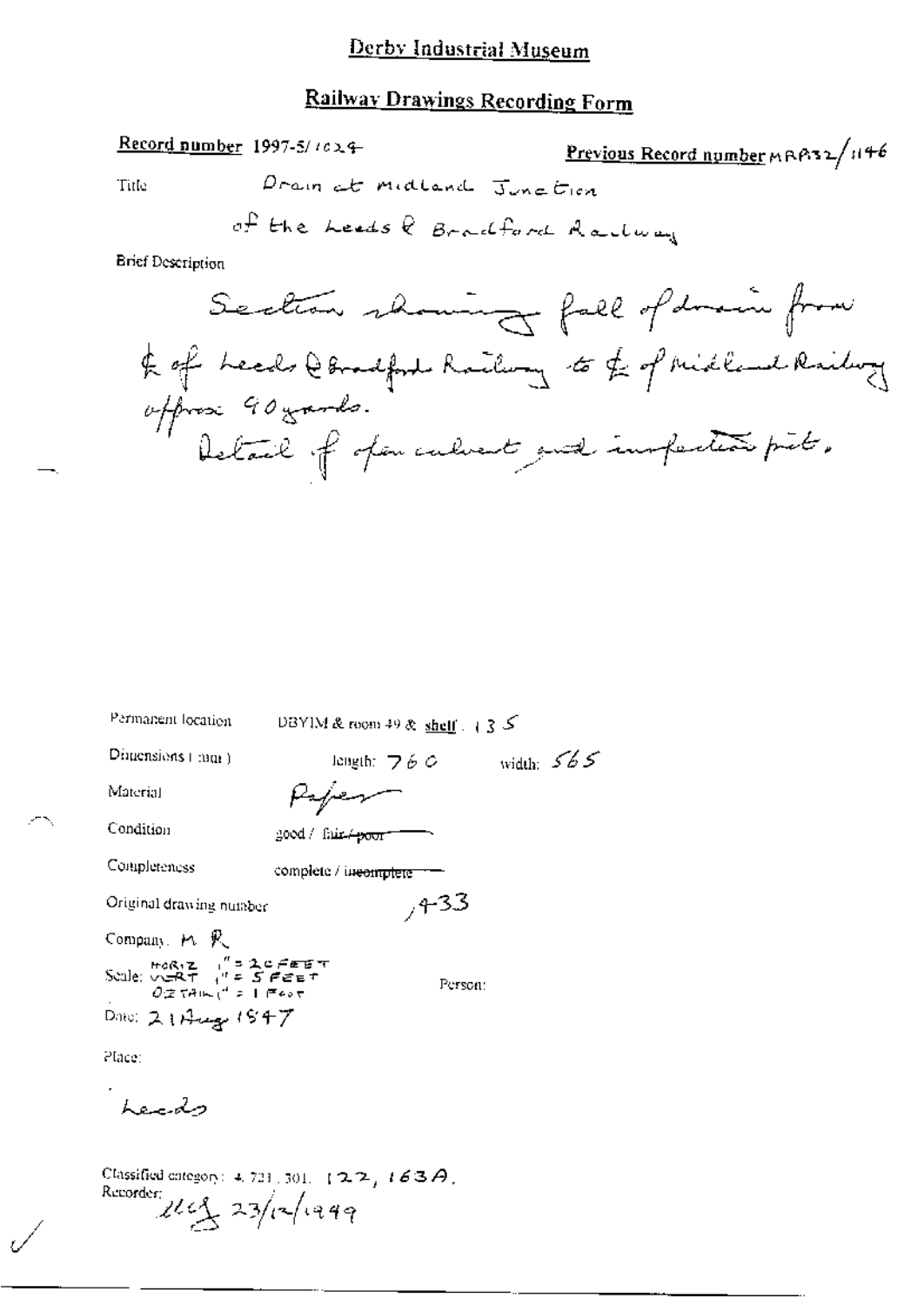# **Railway Drawings Recording Form**

#### Record number 1997-5/78

Previous Record number  $MRP132/75$ 

Title

**Brief Description** 

Permanent location

\nDBYIM & room 49 & shelf: 
$$
5
$$
  $\overline{}$ 

\nDimensions (mm)

\nlength:  $74-5$  width:  $4-6$   $\overline{)$ 

\nMaterial

\n*Pufer on fact*  $\overline{)$ 

\nCondition

\nCompleteness

\nCompleteness

\nConpleteness

\nOriginal drawing number

\nGraphic,  $69\%$ 

\nComparing:  $M \times N$ 

\nScale:  $1'' = 2$   $\overline{)$ 

\nPerson: 

\nPerson: 

\nPerson: 

\nPerson: 

\nPerson: 

\nPerson: 

\nPerson: 

\nPerson: 

\nPerson: 

\nPerson: 

\nConver:  $1'' = 2$   $\overline{)$ 

\nConvolution:  $1'' = 2$   $\overline{)$ 

\nPerson: 

\nDown:  $1'' = 2$   $\overline{)$ 

\nConvolution:  $1'' = 2$   $\overline{)$ 

\nConvolution:  $1'' = 2$   $\overline{)$ 

\nConvolution:  $1'' = 2$   $\overline{)$ 

\nConvolution:  $1'' = 2$   $\overline{)$ 

\nConvolution:  $1'' = 2$   $\overline{)$ 

\nDown:  $1'' = 2$   $\overline{)$ 

\nDown:  $1'' = 2$   $\overline{)$ 

\nDown:  $1'' = 2$   $\overline{)$ 

\nDown:  $1'' = 2$   $\overline{)$ 

\nDown:  $1'' =$ 

Date:

Place:

Leeds

Classified category: 4.721.301. 1638, 163A, 162A<br>Recorder  $144 - 15/4/199$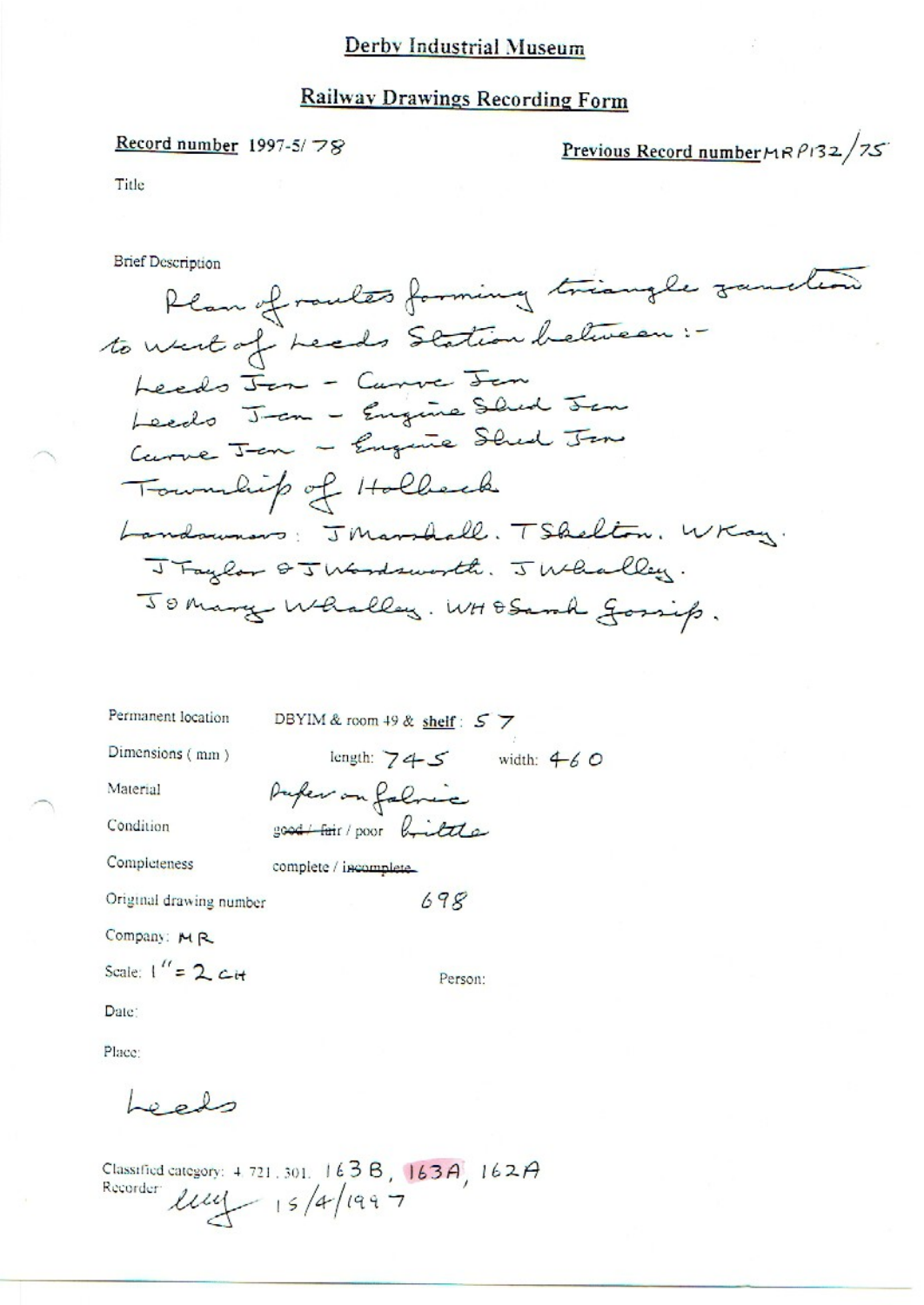#### **Railway Drawings Recording Form**

#### Record number 1997-5/57

Previous Record number MRP132/51

Title

LEEDS

**Brief Description** 

Planof land (outbuild inned) expecte to trades helmen Nonevel Road, Marshall Street, Jackbane Q Clowes Street.

| Permanent location                                              | DBYIM & room 49 & shelf: $5\%$      |  |
|-----------------------------------------------------------------|-------------------------------------|--|
| Dimensions $(mn)$                                               | length: $60^\circ$<br>width: $4-60$ |  |
| Material                                                        | Paperonfolice                       |  |
| Condition                                                       | good / fair <del>/-poo</del> r      |  |
| Completeness                                                    | complete / incomplete               |  |
| Original drawing number $X \upharpoonright - S \upharpoonright$ | , 748                               |  |
| Company: $M R$                                                  |                                     |  |
| Scale: $\binom{n}{2} + \binom{n}{6}$                            | Person: こJD                         |  |
| Date: JULY 1885                                                 |                                     |  |
| Place:                                                          |                                     |  |

Lecas

Classified category: 4, 721, 301, 16 3 A Recorder: 114/1997